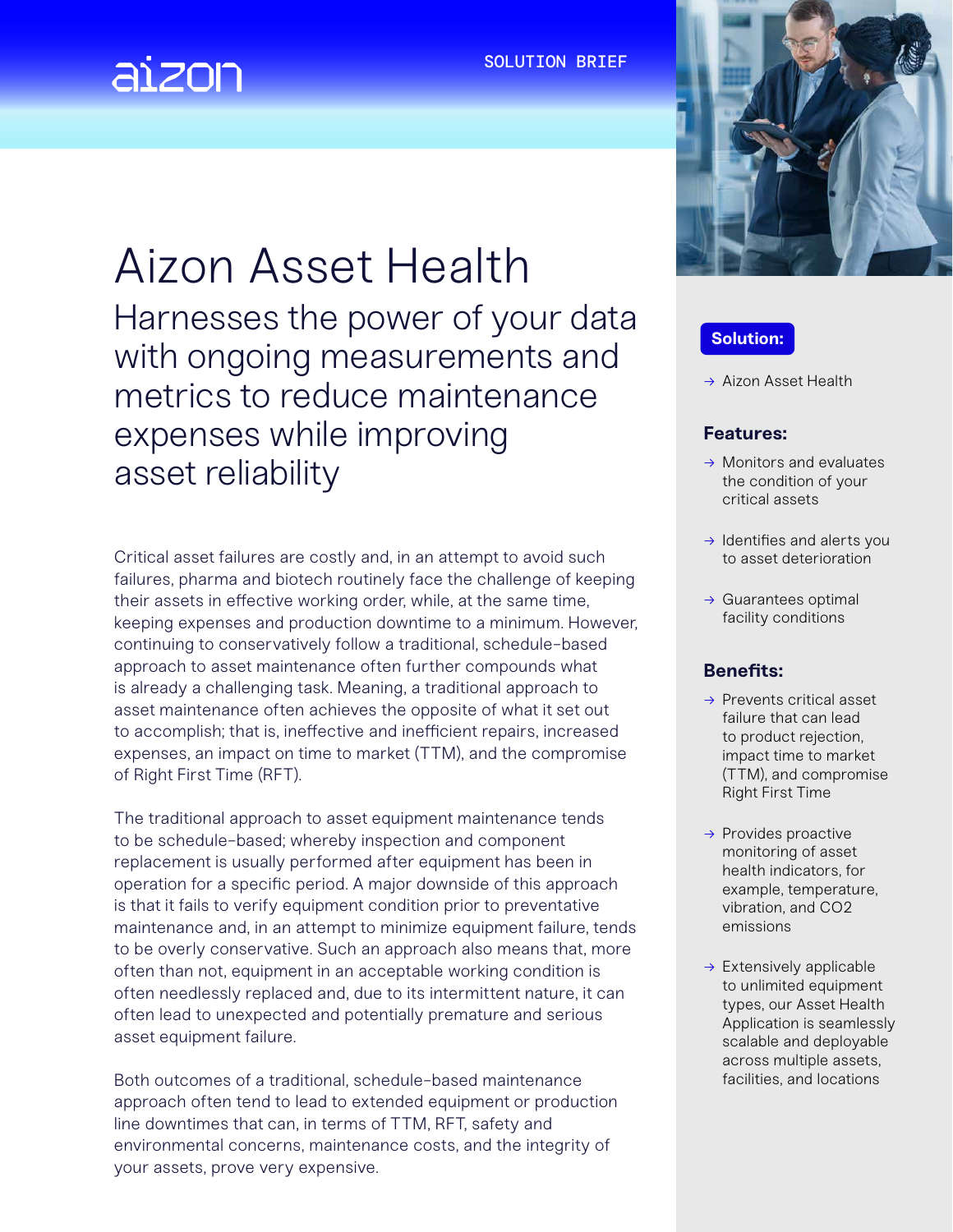# **The Asset Health Application**

To help you and your team avoid such costly outcomes, Aizon offers you our intelligent, real-time, and proactive Asset Health Application monitoring system. Built on our GxP-compliant AI SaaS Platform for Life Sciences, and featuring a dashboard specifically customized to manage your unique asset maintenance needs, our Asset Health application allows you to leverage predictive power to monitor the health of your assets and, based on the prescriptive data-driven insights that the solution provides, receive advanced warnings on their conditions to allow you to react and intervene in real-time and keep your production lines up and running.

Further to minimizing production delays, enhancing TTM, achieving RFT, and reducing maintenance costs, the Asset Health Application ensures that optimal manufacturing facility environmental conditions like temperature, humidity, emissions, vibrations, and other plant operation indicators, remain constant and controlled; therefore, guaranteeing the efficient manufacture of quality pharmaceutical products.



## **Key Asset Health Application Features**

**The Asset Health Assets Screen**

Scalable to numerous different asset types, deployable to multiple facilities and locations, and catering to a wide range of users involved in the biopharmaceutical manufacturing process, the Asset Health Application comprises several distinct features.

### **Seamless Asset Selection**

The application's Assets screen displays a list of your available assets along with important information like an asset's current operational mode and alarm status. From this screen, you can select an asset for in-depth real-time and historical monitoring as well as view, in detail, asset alarms triggered over a specific period.

### **Real-time Asset Monitoring**

Analyze an asset's real-time data, including its current operational mode, the expected lifespan of asset equipment, the energy an asset has consumed, as well as its  $CO<sub>2</sub>$ emissions and energy consumption monetary costs. A plant process diagram allows you and your team to view the asset's real-time sensor data.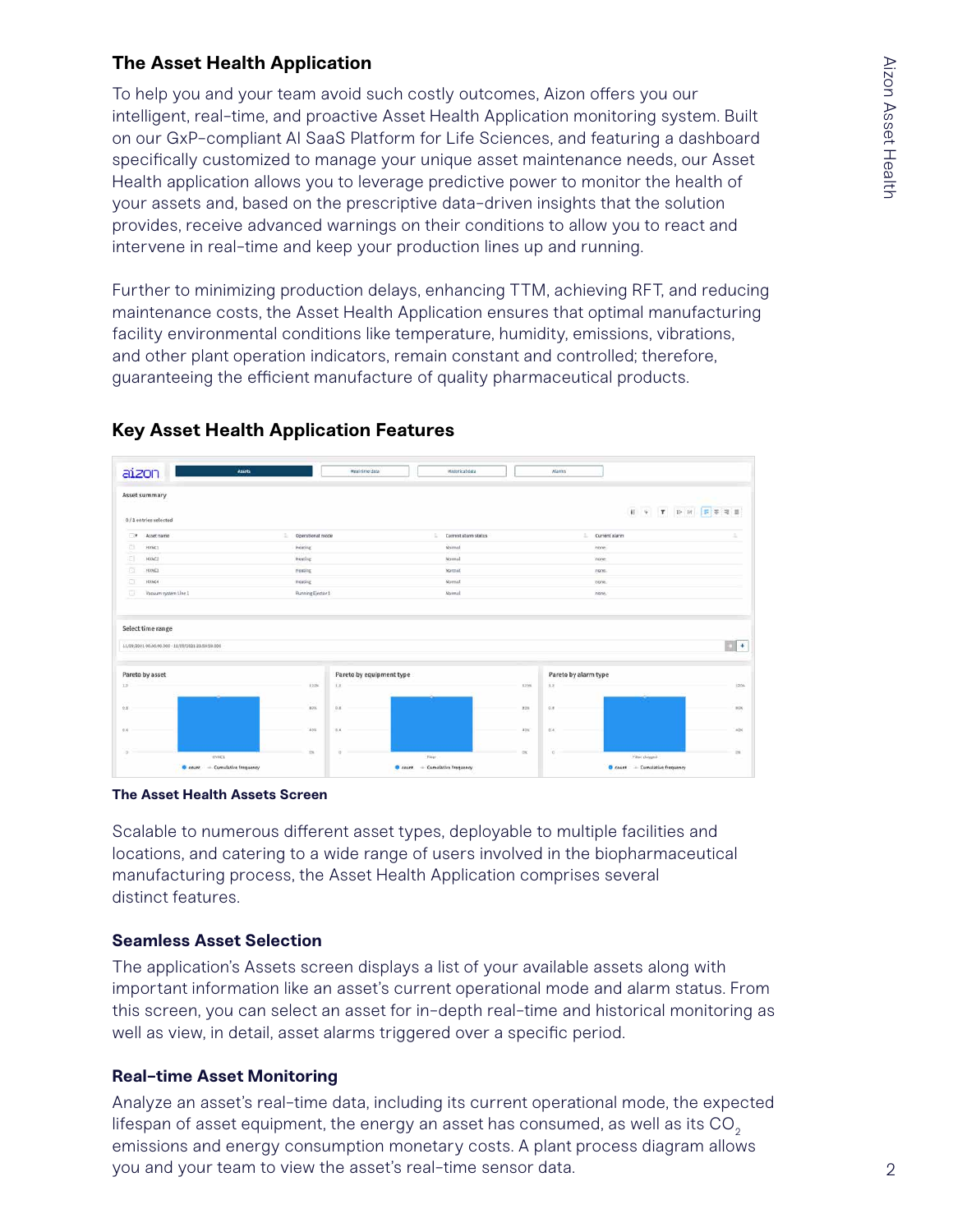| Current operational roads<br>Heating                                                                                                | 100                  | Equipment operation time |                        |                                                                                      |                     |                                   | 30 <sup>o</sup> | 砲<br>O                                      |
|-------------------------------------------------------------------------------------------------------------------------------------|----------------------|--------------------------|------------------------|--------------------------------------------------------------------------------------|---------------------|-----------------------------------|-----------------|---------------------------------------------|
| Asset alarm status<br>Normal                                                                                                        | $50 -$<br>$\circ$    |                          |                        | -ò.<br>C FilterFF002 % C FilterFF500 % C MotorP001 % C HeatExchanger % C MotorP002 % |                     |                                   |                 | Open P&ID                                   |
|                                                                                                                                     |                      |                          |                        |                                                                                      |                     |                                   |                 |                                             |
|                                                                                                                                     |                      |                          |                        | <b>B T</b>                                                                           | 日本日目<br>19.141      | CO2 emissions (24h)               |                 | Consumption costs (24h)<br>HighHigh<br>0.21 |
|                                                                                                                                     | Consumption Kwh<br>Đ | Elect. Intest day KgCo2  | Elect. cost latent day | Gas latest day RgCo2                                                                 | Gas cost latest day | Highlight                         |                 | 6.5                                         |
|                                                                                                                                     | 0.02                 | 0.12                     | 0.05                   | o.                                                                                   | ò.                  | <b>High</b><br>0.8<br>0.84 Kg CO2 |                 |                                             |
|                                                                                                                                     | 0.02                 | 0.12                     | 0.05                   | $\overline{0}$                                                                       | ió.                 |                                   |                 | 0.28<br>0.35E                               |
|                                                                                                                                     | 0.03                 | 0.13                     | 0.05                   | $\overline{D}$                                                                       | is.                 | ×<br>$\mathcal{U}$                |                 | $\pm 1$                                     |
|                                                                                                                                     | 0.02                 | .0.32                    | 0.06                   | ŭ.                                                                                   | $\alpha$            |                                   |                 |                                             |
| <b>Energy consumption data</b><br>Equipment<br>FilterFF001<br>FilterFF002<br>FilterFF500<br>HeatDichanger<br>MotorPD01<br>MotorPOO2 | 0.02<br>0,02         | 0.12<br>0.12             | 0.05<br>0.05           | o.<br>o                                                                              | $\circ$<br>$\circ$  |                                   |                 |                                             |

The Asset Health Application Real-time Data Screen

### **Historical Data Monitoring**

The application's Historical data screen allows you to analyze charts and visualizations that demonstrate the amount of time an asset has spent in a specific operational mode. Moreover, you can view asset energy consumption and compare current consumption against that of the previous month or year.



The Asset Health Application Historical Data Screen Asset Operational Modes Graph

### **Alarms and Alerts**

The application's alarms proactively alert you to issues that may cause asset equipment or component failure. On the application's Alarms screen, you can view information about alarms that triggered over a specific period and navigate elsewhere on the application to visually analyze charts and graphs that show you what asset data looked like when a specific alarm was triggered.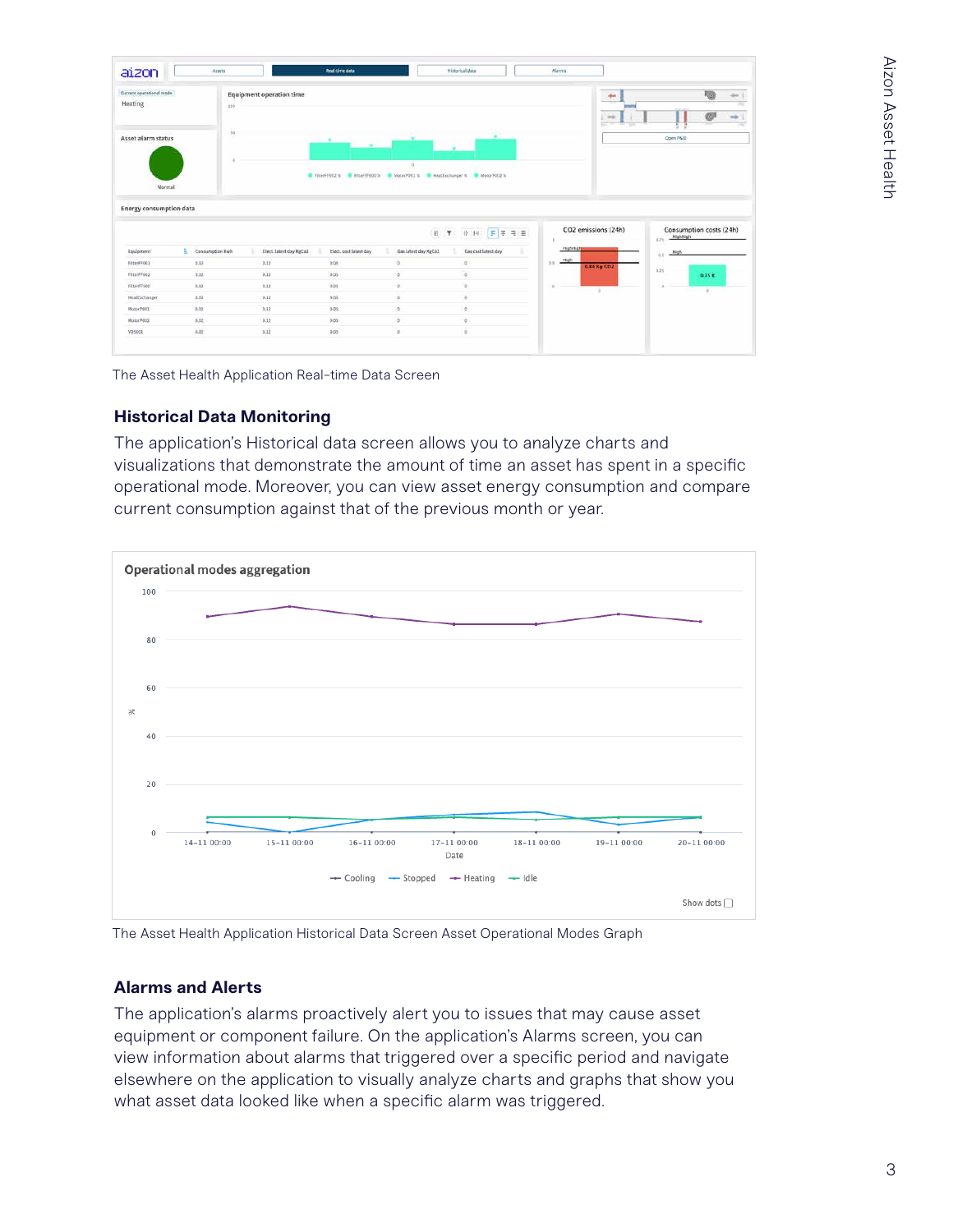

The Asset Health Application Alarms Screen Paretos

## **Key Asset Health Application Benefits**

#### **Ensures the Integrity of Your Assets**

The Aizon Asset Health Application helps you ensure complete asset integrity by identifying and preventing unexpected equipment and component failure that usually results in production delays, compromised RFT and TTM, increased operating costs, unnecessary maintenance, and needless component replacement.

#### **Guarantees Optimal Facility Conditions**

The Aizon Asset Health Application guarantees that optimal facility conditions, like temperature, humidity, contaminants, and other plant operation indicators, remain constant and controlled; thereby, ensuring the safe and efficient manufacture of quality pharmaceutical products.

#### **Scalable to Multiple Asset Types**

The Aizon Asset Health Application's modular nature makes it scalable to multiple assets of different types, deployable to multiple facilities and locations, and caters to a wide range of users involved in the pharmaceutical manufacturing process

### **Change Control Capabilities**

The Aizon Asset Health Application provides change control to switch the maintenance procedure fro frequency-based to data-driven asset health recommendations.

#### **Fully GxP Compliant**

Aizon's Unity platform allows you to maintain full GxP compliance via robust security features and data validation processes that are specifically and expertly designed to adhere to fluid pharmaceutical regulatory requirements. Unify adheres to industry standards to provide GxP compliance you can trust:

- → Quality: ISO 9001
- → Information Security: ISO 27001
- → Cloud Security: ISO 27017
- $\rightarrow$  All data collection complies with ALCOA+ principles

# **About Aizon:**

Aizon is an AI SaaS software provider that transforms manufacturing operations with the use of advanced analytics, artificial intelligence, and other smart factory technologies focused on optimizing production within highly regulated industries. The Aizon platform seamlessly integrates unlimited sources of structured and unstructured data to deliver actionable insights across facilities. Aizon offers an intuitive way to gain meaningful operational intelligence by enabling real-time visibility and predictive insights in a GxP compliant manner with end-to-end data integrity.